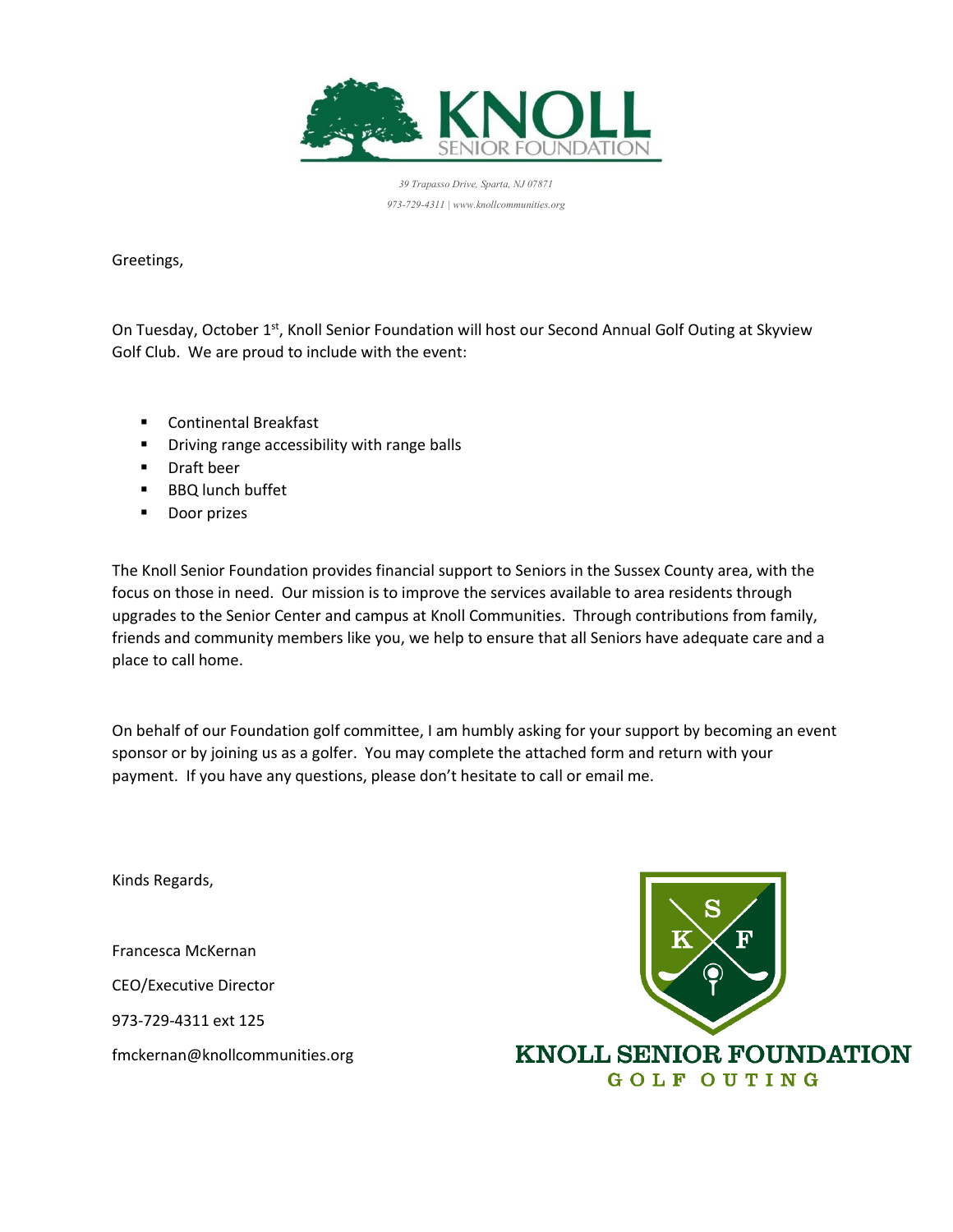

### **Tuesday, October 1, 2019**

### **Check-in/Breakfast/Driving Range Open at 8:00 am – Shotgun Start at 9:00 am**

## **Skyview Golf Club – 226 Lafayette Road, Sparta, NJ 07871**

*4-person scramble formal | Individual, team & door prizes | Breakfast, on-course beverage carts & BBQ lunch and beverages*

Featured as the presenting sponsor in all event materials Special recognition during lunch presentation

Banner displaying company name at check-in and lunch Company name on tee sign

(company to provide banner) One golfer at event

One foursome at event

# **SILVER SPONSOR: \$1,000 CART SPONSOR: \$350**

Company name in all event materials (limit of 4)

Company name on one tee sign

# **GOLD SPONSOR: \$1,500 LUNCH SPONSOR: \$500**

Company name of four tee signs Company name on all tables



Company name on two tee signs Company name on beverage cart

## Banner displaying company name at check-in and lunch **TEE SPONSOR: \$200**

One foursome at event Company name/logo on a tee sign



Company name in all event materials **Includes** breakfast, golf, lunch, draft beer and raffle tickets



Includes breakfast, golf, lunch, draft beer and raffle tickets

## **LUNCH ONLY : \$40**

2:00 pm – 4:00 pm (approximately)